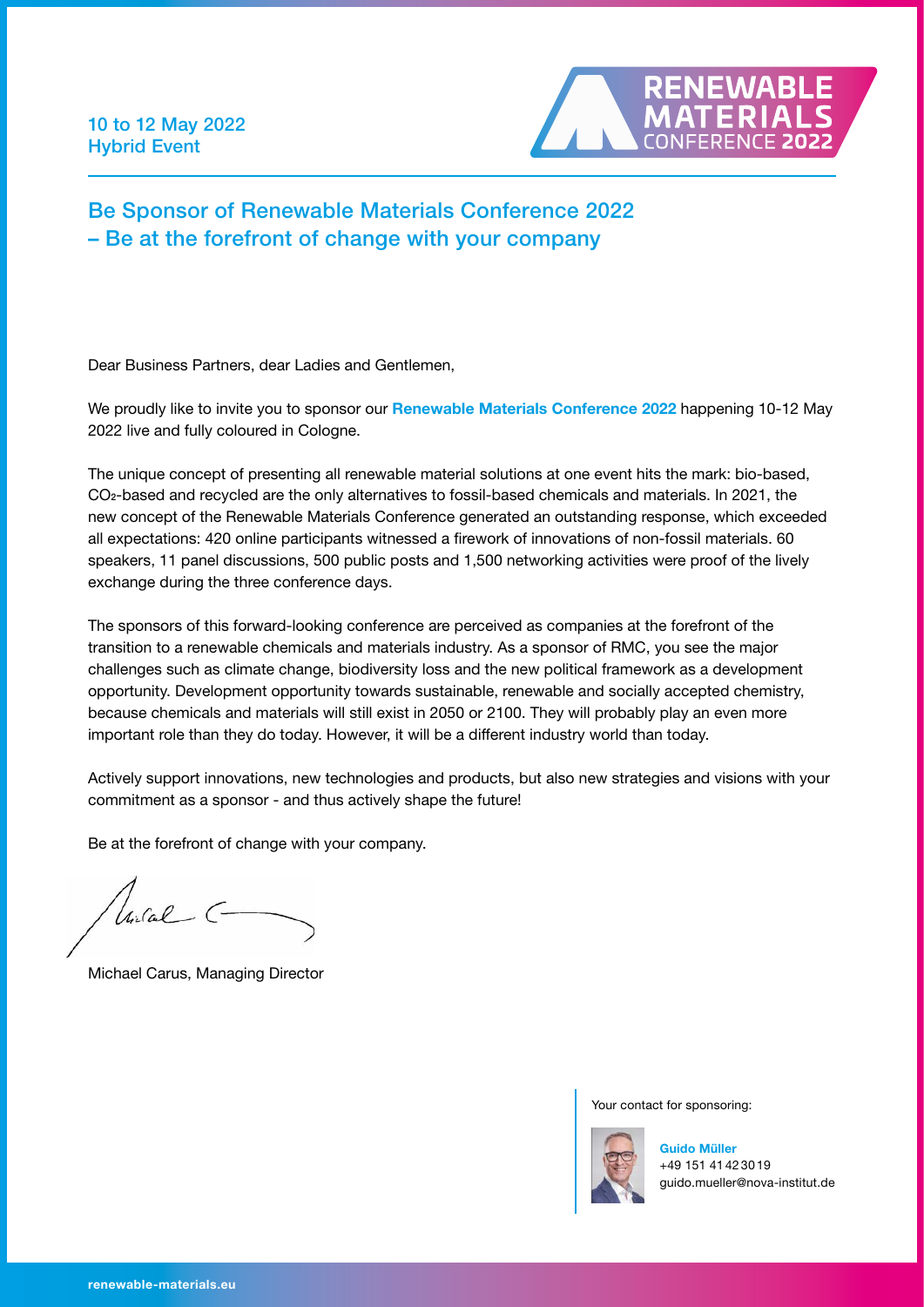## 10 to 12 May 2022 Hybrid Event



**Hybrid** 

The event will take place in Cologne, with attendees in person meeting up with those who have booked online.

|                                                         | <b>SOLD</b>                                                    | <b>ONLY 1 LEFT</b>                                             |                                                         |                                                                |                                                |                                                |
|---------------------------------------------------------|----------------------------------------------------------------|----------------------------------------------------------------|---------------------------------------------------------|----------------------------------------------------------------|------------------------------------------------|------------------------------------------------|
|                                                         | <b>Innovation</b><br><b>Award Sponsor</b>                      | Gold<br><b>Sponsor</b>                                         | Silver<br>Sponsor                                       | <b>Bronze</b><br><b>Sponsor</b>                                | Sparkling Wine/<br>Beer on Tap<br>Package      | <b>Gala Dinner</b><br><b>Buffet</b><br>package |
| Availability                                            | $\mathbf{1}$                                                   | 8                                                              | 6                                                       | 10                                                             | Day 1 & 2                                      | $\mathbf{1}$                                   |
| Visibility in<br>Marketing                              | Press Releases<br><b>Online Marketing</b><br>At the Conference | Press Releases<br><b>Online Marketing</b><br>At the Conference | Press Releases<br>Online Marketing<br>At the Conference | Press Releases<br><b>Online Marketing</b><br>At the Conference | At the<br>Conference/<br>Conference<br>Leaflet | At the<br>Conference                           |
| Roll-up Banner                                          | 2x On Stage                                                    | <b>Exhibition Hall</b>                                         | <b>Exhibition Hall</b>                                  | <b>Exhibition Hall</b>                                         | <b>Exhibition Hall</b>                         | At the Buffet                                  |
| Advertisement<br>in Journal Online<br>and Print*        | 2 Pages                                                        | 1 Page                                                         | 1/2 Page                                                | 1/4 Page                                                       |                                                |                                                |
| <b>Free Entrance</b><br>Tickets à 1295 €                | 2 2                                                            |                                                                |                                                         |                                                                |                                                |                                                |
| 3-Days-Students<br><b>Online Tickets</b>                | On Demand                                                      | On Demand                                                      | On Demand                                               | On Demand                                                      |                                                |                                                |
| Free Exhibition<br>Booth à 1,400 €<br>$(6 \text{ m}^2)$ | Included                                                       | Included                                                       | Included                                                | Included                                                       |                                                |                                                |
| 15% Reduced<br>Entrance for<br><b>Your Customers</b>    | 10                                                             | 8                                                              | 5                                                       | 3                                                              |                                                |                                                |
| Company<br>Presentation                                 | Slide Display or<br>Video                                      | Slide Display or<br>Video                                      |                                                         |                                                                |                                                |                                                |
| Company<br>Leaflets                                     | Media Table                                                    | Media Table                                                    | Media Table                                             | Media Table                                                    | Media Table                                    | At the Buffet                                  |
| Price in EURO                                           | 9,500€                                                         | 5,800€                                                         | 3,700€                                                  | 3,200€                                                         | 2,000€                                         | 2,000€                                         |
| Sponsoring net<br>Price in EURO**                       | 3,510€                                                         | 810€                                                           | 505€                                                    | 205€                                                           |                                                |                                                |
| Your Choice                                             |                                                                |                                                                |                                                         |                                                                |                                                |                                                |

Please check the appropriate boxes and send the document to the nova sponsoring team if one or more alternatives appeal to you. All prices are excl. 19% VAT.

\* You are also welcome to book an advertisement in the conference journal:<br>
<br>
<br>
<br>
<br>
<br>

<br>
<br>  $\begin{array}{|c|c|}\n\hline\n\end{array}$  1 Page DIN A4: 1,000  $\epsilon$ 1 Page DIN A4: 1,000 €  $\sqrt{\frac{1}{2}}$  Page: 500 €  $\sqrt{\frac{1}{4}}$  Page: 300 € iBIB:<br>
Banner on Renewable Carbon News:<br>  $\begin{array}{|c|c|c|c|c|}\n\hline\n & 1 \text{ Extra Page: } 250 & \text{\textsterling} & \text{\textsterling} & 3 \text{ Months: } 800 & \text{\textsterling} & \text{\textsterling} & 6 \text{ N} \\
\hline\n\end{array}$ 3 Months: 800  $\epsilon$  6 Months: 1,600  $\epsilon$ 

\*\* Note: The sponsoring net price is providing an excellent cost benefit ratio.

The total costs are set off by the services listed in the table e.g. free entrance tickets, exhibition booth and page(s) in the conference journal, resulting in much lower "net sponsoring costs".